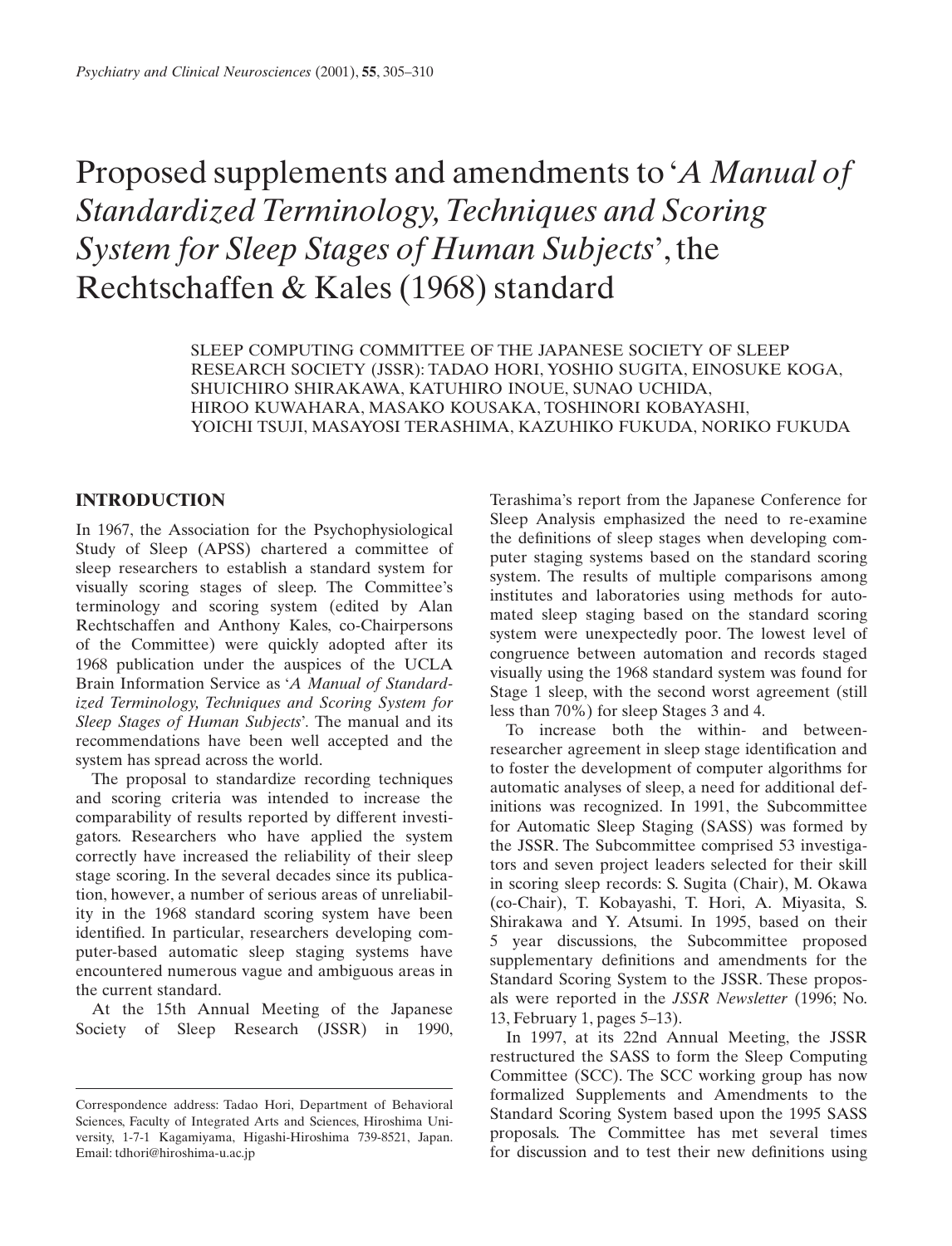carefully selected representative polysomnographic recordings. The final JSSR Sleep Computing Committee proposals have been published in Japanese as the '*Learning Manual of PSG Chart: Polysomnogram, Sleep Stage Scoring, Interpretation*'. The Committee has now prepared the English language version of their proposals for evaluation and empirical testing by sleep researchers all over the world.

# **SUPPLEMENTARY AND AMENDED DEFINITIONS FOR INTERNATIONAL CRITERIA FOR SLEEP STAGE SCORING**

The JSSR's proposals to supplement and amend the currently used criteria for sleep staging (*A Manual of Standardized Terminology, Techniques and Scoring System for Sleep Stages of Human Subjects*, Rechtschaffen A, Kales A (eds). BIS/BRI University of California, Los Angeles, 1968; hereafter, the 'standard criteria (SC)') are detailed below.

# **Movement time: MT**

When research purposes are not met by the SC, different movement time criteria may be used. However, in such cases, the modified criteria should be clearly stated and the degrees of modification should not exceed those in the following examples.

# *Example 1*

MT is judged following the SC, with the addition of scoring parts of the recording with higher muscle tones and degrees of artifact as 'gross movement' or 'movement with duration more than 50% of an epoch', and the number of such segments is reported.

#### *Example 2*

Even when an epoch fulfils the SC definition of MT, the epoch may still be scored as a stage of sleep using additional criteria (below). In this case, an SC-defined epoch of MT can simultaneously be defined as an epoch of sleep and a body movement epoch.

Examples of criteria: (i) MT epoch is scored as the same stage as the *preceding* epoch and (ii) MT epoch is scored as the same stage as the *following* epoch.

#### **Judgement of sleep Stage 1**

The following supplementary definitions are used for scoring a transition from stage wake to Stage 1 sleep. Stage 1 is not necessarily defined as a sleep onset (sleep onset is defined below).

#### *Definition of alpha waves*

Alpha waves are electroencephalographic waves with a frequency of 8 Hz or more but less than 13 Hz.

# *Definition of a vertex sharp wave (V-wave)*

A vertex sharp wave is a sharp waveform distinguished from background activities at or near Cz (C3, C4), with an amplitude of  $75 \mu$ V or greater, and with a frequency of at least 5 Hz but no more than 14 Hz.

## *Slow eye movements*

Slow eye movements (SEM) can be difficult to detect in recordings that were not made using long time constants. The following definitions are considered to apply for recordings made under recommended conditions. Slow eye movements waveforms do not manifest saccade-like sharp, abrupt, movements. Rather, SEM are smooth sinusoidal eye movements with amplitudes of  $100 \mu V$  or more, and  $10 s$  or less in duration.

*Time constant:* Longer time constants of 1.5 s or more are recommended to minimize deformations of SEM signals and to enhance the detection of SEM.

*Amplification*: Amplification of 200 µV/5 mm is recommended. This amplification allows observation of subtle eye movements without appreciably increasing the likelihood of signals saturating the amplifier.

*Derivation*: Monopolar recordings from both outer canthi are recommended to distinguish eye movements from contamination such as superimposition of electroencephalographic (EEG)waveforms.

*Supplements for poor alpha wave subjects*: For subjects whose central EEG alpha waves during resting wakefulness occupy less than 50% of the analysis epoch when the eyes are closed, one of the following criteria should be used to judge Stage 1 sleep. When using these exception criteria, the resting wake EEG should be recorded both before bedtime and after awakening from all-night sleep recording along with observations to confirm that subjects are behaviorally awake.

- 1. In subjects whose occipital EEG alpha activity occupy more than 50% of the analysis epoch during wakefulness with eyes closed, SC should be applied.
- 2. Electroencephalogram of various frequencies but less than  $8$  Hz and  $20 \mu$ V or more in amplitude,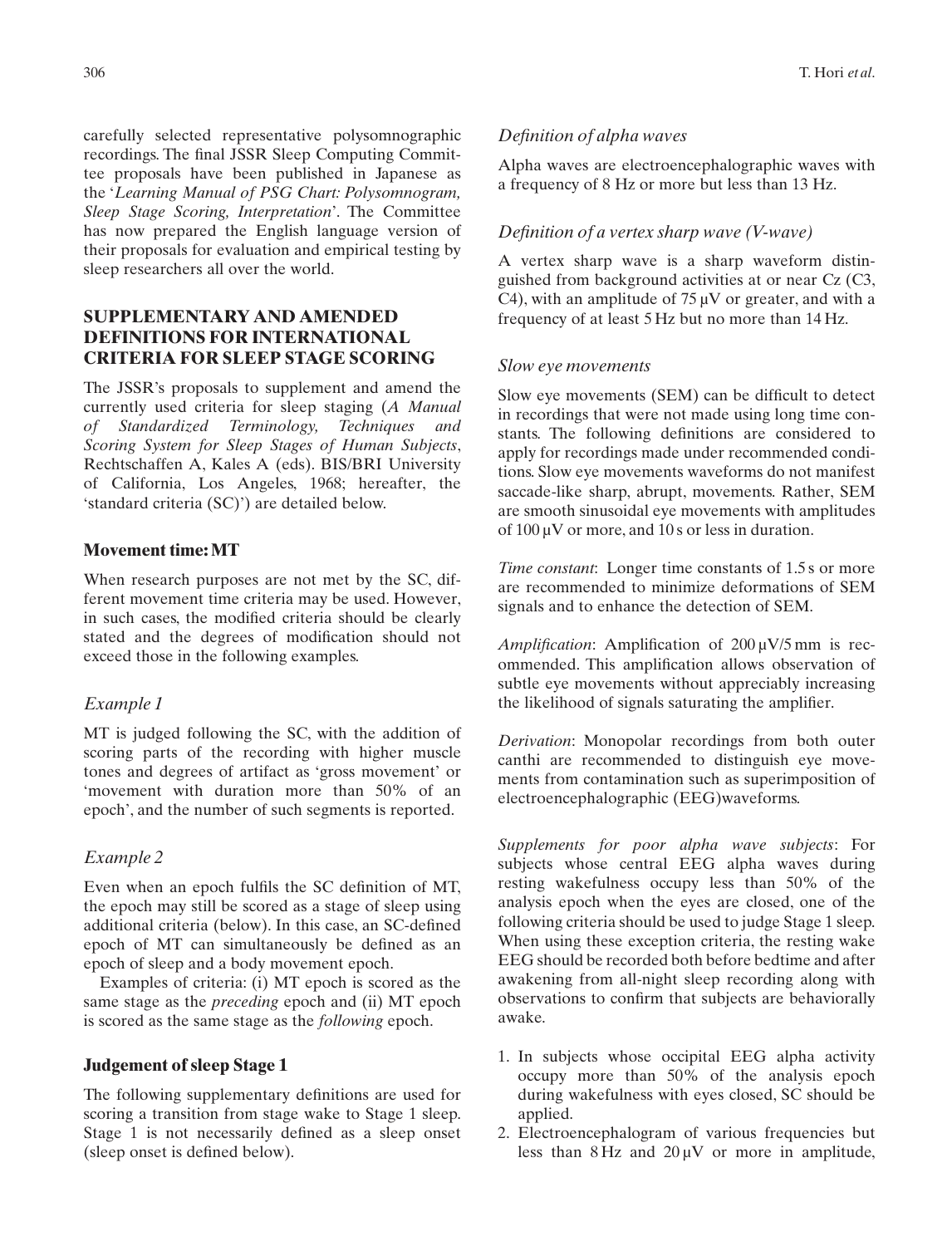which is considered as EEG, suggesting lower vigilance level comparing resting wake with eyes closed condition, occupies more than 50%. In the absence of true alpha band activity, alpha-like activity in EEG frequencies below 8 Hz may be used to suggest lower vigilance levels when it is of  $20 \mu V$  or greater amplitude, increases during resting wakefulness with the eyes closed, and occupies 50% or more of an epoch.

3. When the preceding criteria (2) are applied, confirmation of SEM activity is also recommended.

#### **Judgement of sleep Stage 2**

The following supplementary definitions of the Kcomplex should be considered.

1. The K-complex waveform begins with the abrupt onset of a negative sharp wave, which is immediately followed by a high amplitude positive slow wave. Polyphasic (notched) negative-positive waves are sometimes observed just before the onset of the negative K-complex sharp wave. The duration of a K-complex must be longer than 0.5 s. Its peak-topeak amplitude must be greater than  $200 \mu V$ . Waveforms must be visually distinct from background EEG activities; and a waveform should not be identified as a K-complex if it occurs within 5 s preceding or following high voltage delta waves (defined below). The K-complex waveform may or may not be accompanied by sleep spindle activity (defined

below). Termination of a K-complex is identified by the peak of a trailing negative wave, which follows the major positive component, neglecting other overlapping waves (Fig. 1).

2. Sleep spindles are defined as trains of 12–16 Hz waves of  $10 \mu V$  or greater amplitude, composed of at least six consecutive waves, or a train duration longer than 0.5 s. The appearance of the waveform train is not specified in the definition (i.e. a 'spindle' shape is not a requirement for identification as a sleep spindle). Although the mean frequency of a single train of waves can be used as a single descriptor for identified sleep spindles, its use must be clearly reported. Similarly, if a different amplitude threshold is used to identify sleep spindle activity, the threshold value must be clearly reported.

#### **Definition of sleep onset**

Sleep onset may be defined as necessary for research purposes, but should include the first epoch scored as one of the standard sleep Stages (1, 2, 3, 4, or REM) after the lights are darkened or a subject goes to bed. Researchers must report their definition of sleep onset. Researchers are expected to specify the sleep stage criteria used for the judgement of sleep onset, including all criteria for the duration of sleep stage(s), its (their) duration, and the time course of sleep etc. as in the following examples.



**Figure 1.** Onset and termination of K-complex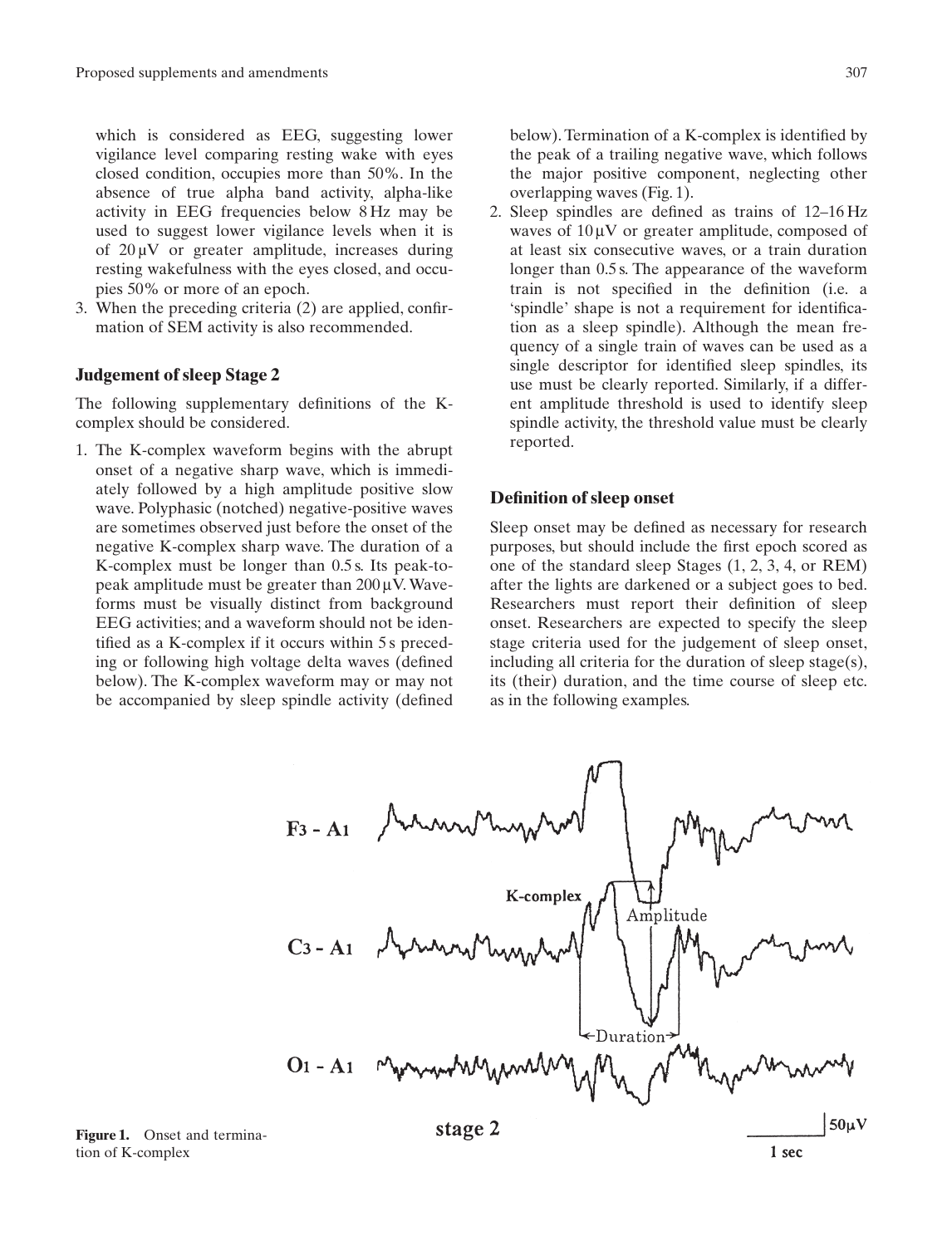- 1. In this example, the first epoch judged as one of the sleep stages is defined to be sleep onset. However, if the first stage is Stage 1, the epoch can be judged as sleep onset only if it is followed by consecutive epochs of sleep stages 2, 3, 4 or REM.
- 2. In this example, the first epoch judged as one of the sleep stages is defined to be sleep onset. However, if the first stage is Stage 1, the epoch is judged as sleep onset on the condition that Stage 1 or the other stages continue for a specific length of time (e.g.  $3$  or  $5$  min).
- 3. In this example, the first epoch judged as sleep Stages 2, 3, 4, or REM is defined to be sleep onset. (A definition to attach importance on the appearance of Stage 2.)
- 4. In this example, the first epoch judged as sleep Stages 2, 3, 4, or REM is defined to be sleep onset. However, the epoch is judged as sleep onset on the condition that sleep Stages 2, 3, 4 or REM, follows for a specific duration (e.g. 3 or 5 min).
- 5. The expressions of 'Stage 1' or 'Stage 2' in the example definitions can be modified to use 'vertex sharp wave' or 'sleep spindle' criteria as desired.

#### **Judgement of Stages 3 and 4**

If slow waves with frequencies below 2 Hz and with amplitudes greater  $75 \mu V$  occupy between 20 and 50% of an epoch, that epoch is judged as Stage 3 sleep. If the slow waves occupy more than 50% of an epoch, that epoch is judged as Stage 4 sleep. However, because these definitions do not contain any descriptions of complex composite waveforms, it can often be difficult to judge Stages 3 and 4 under the SC.

- 1. We add the following supplements to the definition of high amplitude slow waves given above.
	- (i) When the combined period of two contiguous EEG waveforms is 0.5 s or longer (i.e. the frequency of the composite wave is 2 Hz or lower), that wave complex can be scored as one slow wave if the amplitudes of the two waves satisfy the requirement  $B \geq A/2$ (Fig. 2).
	- (ii) When fast waves appear superimposed on a slow wave, the amplitude of the slow wave is still measured from peak-to-peak, including the superimposed waves.
	- (iii) The onset of an individual slow wave must follow a trough satisfying the requirement  $B \leq$ A/2 (Fig. 3).
- 2. When bursts of slow wave activity precede or accompany an arousal response or high amplitude EMG (e.g. body movements), those bursts should



**Figure 2.**



**Figure 3.**

*not* be considered slow waves for EEG stage scoring, but as one form of the arousal response. Such portions of a record should be considered part of the preceding or following epoch when stage scoring. Furthermore, the terms 'movement arousal' or 'EEG arousal' are recommended over the general term 'arousal response', following the definition of American Sleep Disorders Association (EEG arousal: scoring rules and examples. *Sleep* 1992; **15**: 173–184).

#### **Judgement of stage REM**

# *Addition of the following supplement to the definition of rapid eye movements (REMs)*

The same time constant, gain, electrode placements and montage can be used to record both SEM and REM. The REM waveform must appear as a saccadic movement, with rapid changes in angular velocity at the onset and termination of eye movement. Since small eye movements often appear during the transitions to and from REM sleep, a low amplitude criterion of  $40 \mu V$  or greater (1 mm pen deflection under above-mentioned recording condition) is recommended. In recordings at 15 mm/s (or the equivalent digital display), REM activity should be identifiable as a 45° or greater angular departure from the baseline. Researchers should specifically report any modifications to the above-mentioned criteria.

## *Addition of the following definition of twitches (phasic EMG activity)*

A twitch is defined as a skin-recorded EMG discharge with duration shorter than 0.5 s, or the EMG dis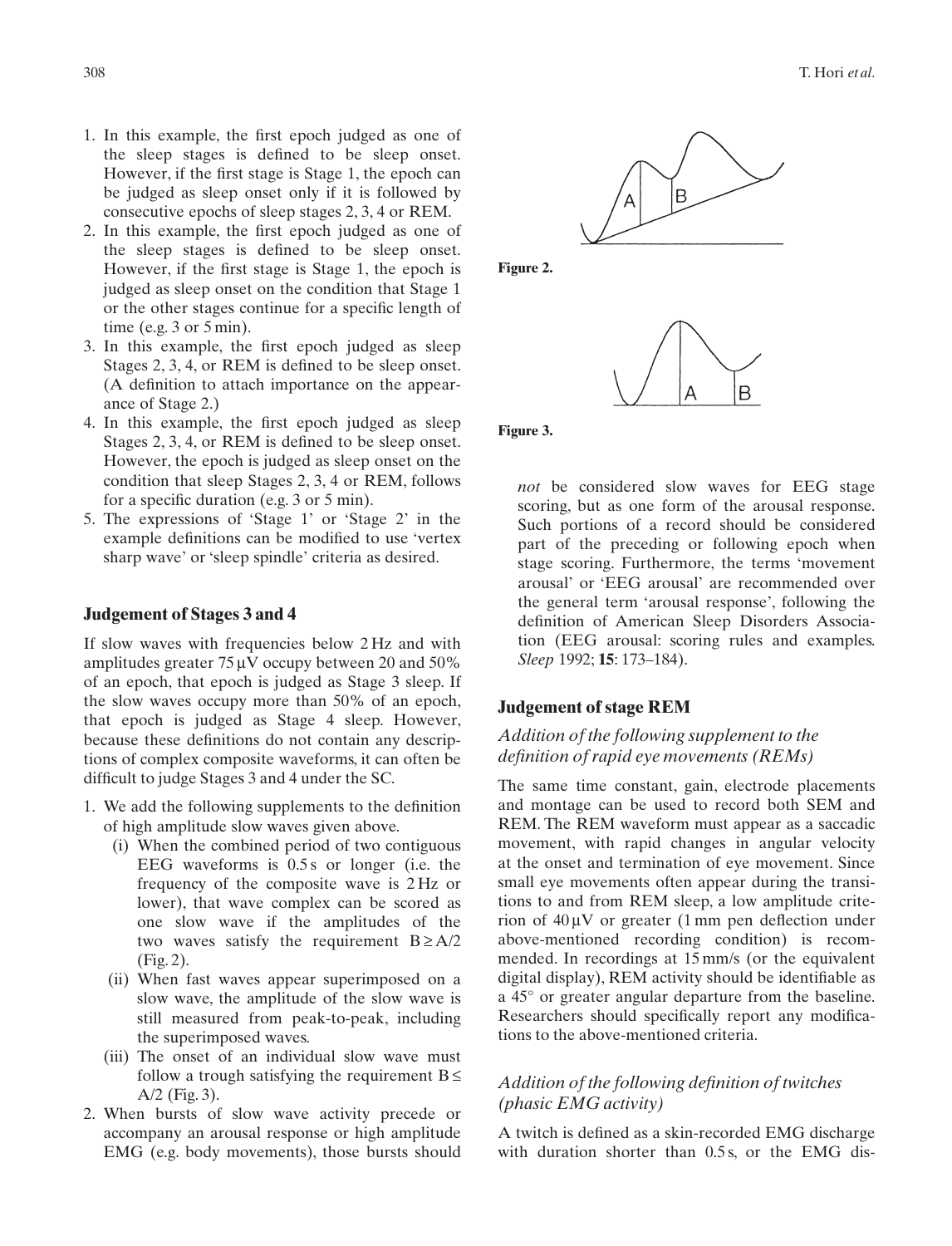charge accompanying the contraction of a single muscle unit. The term 'these transient changes may be disregarded' in the standard manual (p. 8) is ambiguous. Therefore, the muscle activities satisfying the above-mentioned definition of twitch may be disregarded, while a transient increase in tonic EMG not satisfying the definition may be regarded as a sign of movement arousal.

# *Supplements and modifications for distinguishing the end of and interruptions of stage REM*

Rechtschaffen and Kales (1968) discussed the difficulty of identifying the onset of REM sleep:

A special case frequently arises where a movement arousal interrupts the continuity of stage REM, the mental-submental EMG quickly reverts to the stage REM level following the movement arousal, the EEG remains relatively low voltage, mixed frequency, and there is a resumption of REMs or change to stage 2 one or more epochs following the movement arousal. The problem is whether to score the interval following the movement arousal and the resumption of REMs or change to stage 2 as stage 1 or stage REM. (p.10, Part C).

The general guidelines for distinguishing between Stage 1 and stage REM support little more than scorer judgement. The following partially modified guidelines have been arranged to aid the discrimination of Stage 1 from REM sleep.

The following cases justify scoring as stage 1:

- (i) epochs follow long or intense movement arousals;
- (ii) epochs contain slow eye movements;
- (iii) epochs contain persisting alpha activity following a movement arousal;
- (iv) epochs contain well-formed vertex spikes;
- (v) epochs contain waveforms similar to, but not fulfilling the definitions of sleep spindles or Kcomplexes. Such cases may be considered as supporting evidence that the interval between the movement arousal and unambiguous Stage 2 or REM has been Stage 1.

The following case justifies scoring as stage REM:

(i) epochs contain well-formed saw-tooth waves.

#### **Definitions of sleep parameters**

The following definitions of sleep parameters frequently used in sleep science and sleep medicine are listed for reference.

- 1. Total recording time (TRT): The duration of time from the start to the end of a recording.
- 2. Time in bed (TIB): The duration of time from 'lights out' to final awakening.
- 3. Total sleep time (TST): The amount of actual sleep time in a recording.
- 4. Sleep efficiency (SE): The ratio of total sleep time to time in bed (i.e.  $(TST + TIB) \times 100$ ).
- 5. Sleep period time (SPT): The duration of time from sleep onset to final awakening.
- 6. Time spent in each of the sleep stages based on total recording time (TRT). TS1: Time spent in Stage 1. TS2: Time spent in Stage 2. TS3: Time spent in Stage 3. TS4: Time spent in Stage 4. TSR: Time spent in stage REM. 7. Percentage of the sleep stages.
	- (i) Percentage of the sleep stages based on sleep period time (SPT). %SW: Percentage of stage W. %S1: Percentage of Stage 1. %S2: Percentage of Stage 2. %S3: Percentage of Stage 3. %S4: Percentage of Stage 4. %SR: Percentage of stage REM.
	- (ii) Percentage of the sleep stages based on total sleep time (TST). %S1: Percentage of Stage 1. %S2: Percentage of Stage 2.
		- %S3: Percentage of Stage 3.
		- %S4: Percentage of Stage 4.
		- %SR: Percentage of stage REM.
- 8. Wake time after sleep onset (WASO), intermittent awakening: The total time spent awake during sleep period time (SPT).
- 9. Number of arousals: The number of arousals occurring in sleep period time (SPT).
- 10. Number of stage shifts: The number of occasions of sleep stages shifting from one to another.
- 11. Sleep latency: The duration of time from 'lights out', or bedtime, to the onset of sleep.
- 12. REM sleep latency: The interval from sleep onset to the first appearance of stage REM sleep in a recording.
- 13. REM activity: REM activity is identified as one or more REM in a unit of time and often expressed as the total number of such units.
- 14. REM density: REM density is a function that expresses the frequency of eye movements per unit of time during stage REM.
- 15. Number of REM episodes: The number of REM episodes that appear during sleep period time. If REM sleep continues with interruptions by wake